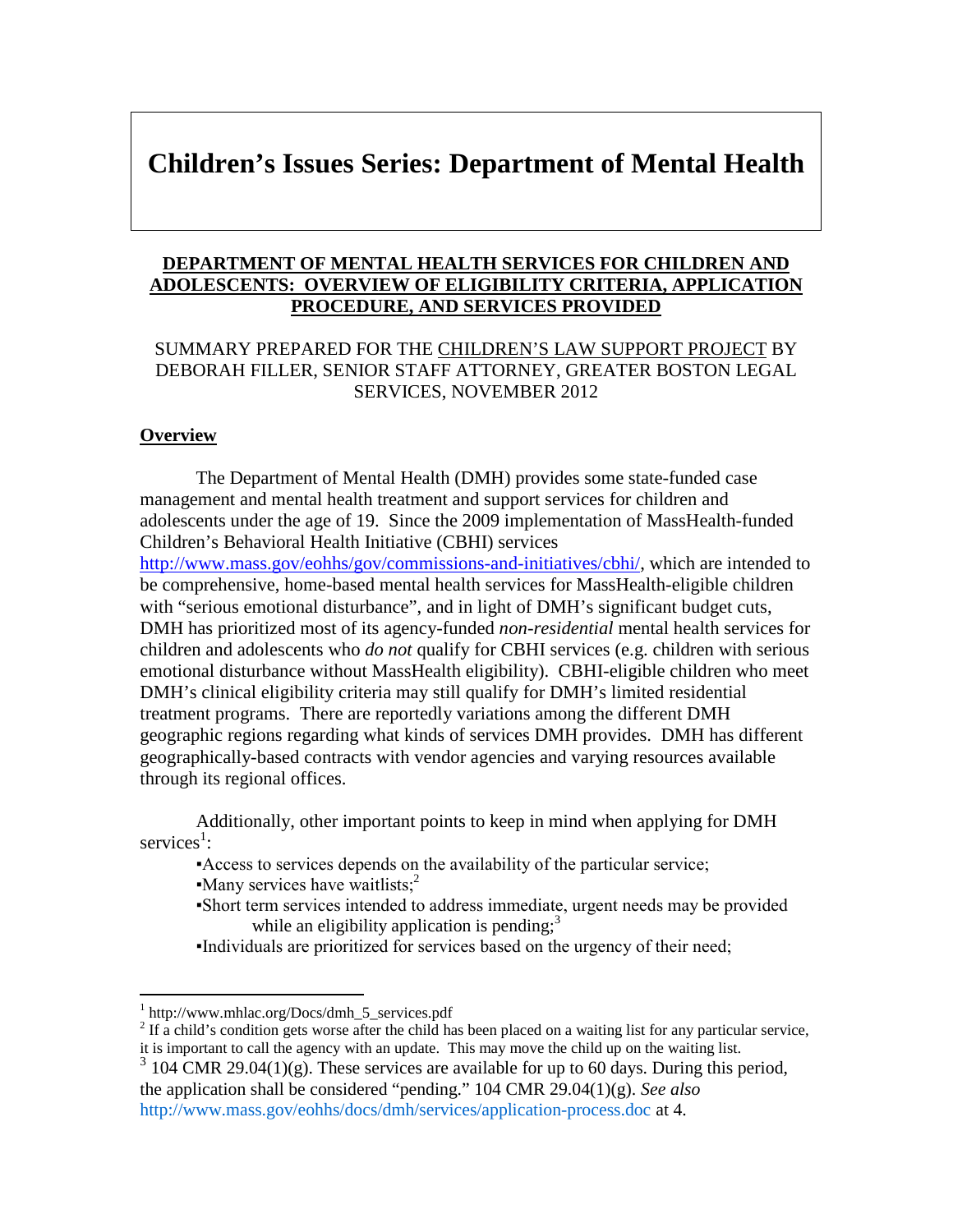▪Assignment of a case manager is not a prerequisite for receipt of any DMH services;

▪All services are voluntary.

#### **Who is Eligible?**

To meet the **clinical eligibility criteria to receive DMH services** as a **child or adolescent,** the youth must be **18 ¾ years old or younger** at the time of application and have a **serious emotional disturbance** which:

1. has lasted, or is expected to last, at least one year; *and*

2. has resulted in functional impairment that substantially interferes with or limits the child's or adolescent's role or functioning in family, school or community activities; *and*

3. meets diagnostic criteria specified within the *Diagnostic and Statistical Manual of Mental Disorders*, (4th ed., text revision), *but is not solely within one or more of the following non-qualifying categories*:

a. developmental disorders usually first diagnosed in infancy, childhood or adolescence, such as intellectual disability or pervasive developmental disorders; or

b. cognitive disorders, including delirium, dementia or amnesia; or c. mental disorders due to a general medical condition not elsewhere classified; or

d. substance-related disorders.<sup>4</sup>

DMH's clinical eligibility criteria ("serious emotional disturbance") for youth are broader, and qualitatively different than its more restrictive clinical eligibility criteria for adults ("serious and long term mental illness"). Therefore, there are some children and adolescents who may qualify for DMH services as minors, but then may be deemed clinically ineligible for  $DMH$ 's adult services.<sup>5</sup>

Additionally, [confusingly] there are different application procedures and clinical eligibility criteria that may be used for DMH's "Transitional Age Population" ages 18 through  $18\frac{3}{4}$ , and then for ages  $18\frac{3}{4}$  through age 19.

Between age 18 through 18 ¾:

 $4\,$  104 CMR 29.04(2)(b).

 $<sup>5</sup>$  DMH provides different services for adults, utilizing different clinical eligibility criterion and different</sup> application procedures. *See e.g. http://www.mhlac.org/Docs/dmh\_2\_applying\_for\_services.pdf .* Some young adults between the ages of 19-22 who still qualify for special education services may also qualify for DMH adult services.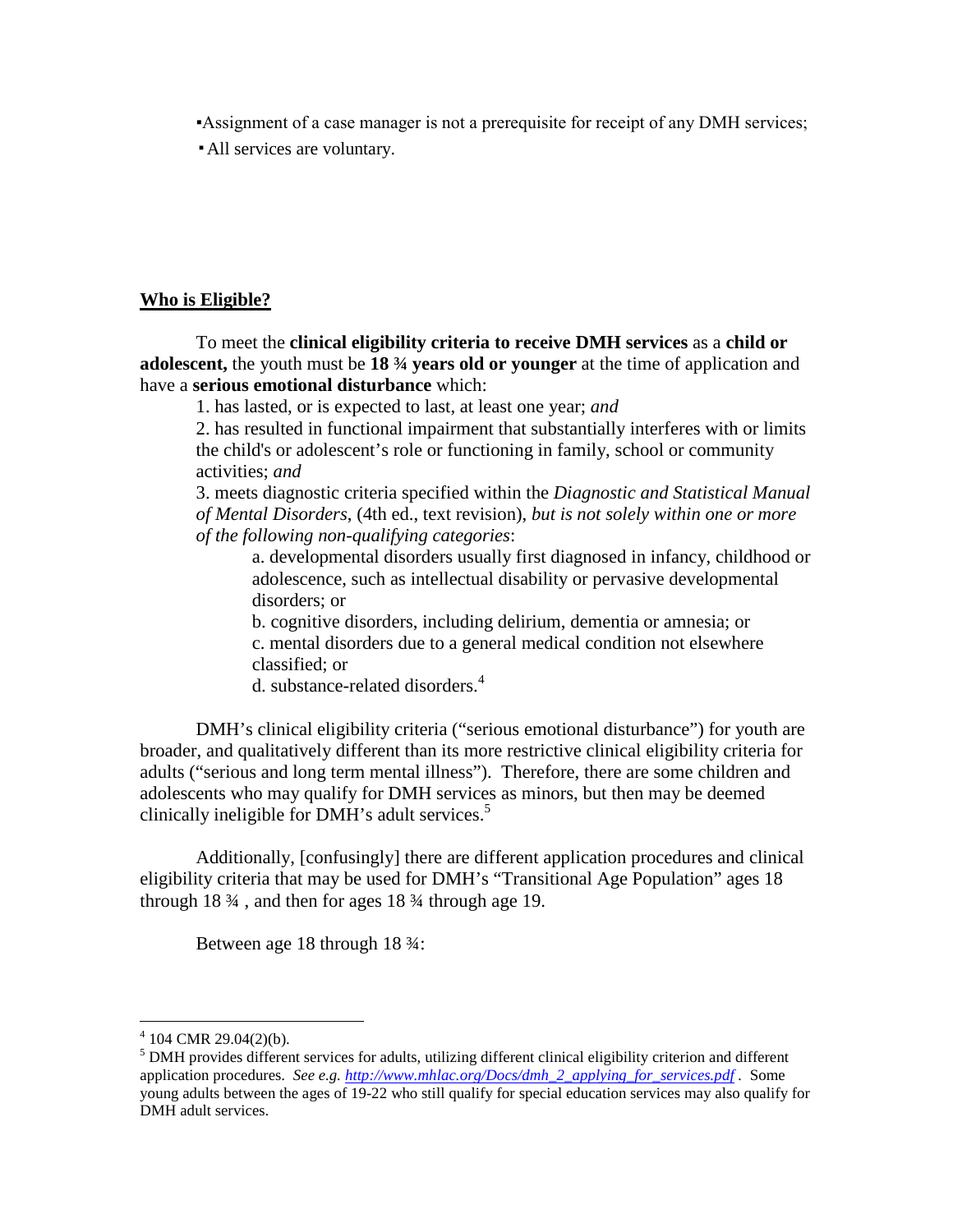1) an Adult Application is completed; if the applicant meets adult clinical criteria, his or her application may be approved for either adult or child/adolescent services. The DMH Area Director or designee will consider the applicant's developmental status in determining service need; or

2) an Adult Application is completed; if the applicant does not meet adult clinical criteria, then the application is forwarded for a child/adolescent determination. If the applicant meets child/adolescent clinical criteria, his or her application may be approved for either adult or child/adolescent services until the applicant turns 19. The DMH Area Director or designee will consider the applicant's developmental status in determining service need.

Between age 18 ¾ through age 19:

1) an Adult Application is completed; if the applicant meets adult clinical criteria, his or her application may be approved for either adult or child/adolescent services. The Area Director or designee will consider the applicant's developmental status in determining service need; or

2) an Adult Application is completed; if the applicant does not meet adult clinical criteria, then the application is NOT forwarded for a child/adolescent determination and the application is denied. $<sup>6</sup>$ </sup>

#### **What Services Does DMH Offer for Children and Adolescents?**

DMH offers its child and adolescent consumers:<sup>7</sup>

• Case Management services;

▪ Home-based family stabilization and support services for 3-6 months (in most geographic regions these services are primarily reserved for non-CBHI eligible children and their families because MassHealth funds similar services for CBHIeligible youth);

- Adolescent Day Treatment;
- Therapeutic afterschool programs for latency age children;
- Young Adult Vocational Training programs;

• Short term (the goal ordinarily is six months or less) residential treatment programs for latency age youth (ages 6-12); adolescents (ages 13-18); and transition age youth (ages  $18-21$ );<sup>8</sup>

▪ peer mentoring and support groups.

<sup>&</sup>lt;sup>6</sup> Further explained in a document on DMH's website entitled "Interpretative Guidelines for 104 CMR 29.00: Determining Service Authorization for Children, Adolescents and Adults (Revised Dec. 1, 2011). http://www.mass.gov/eohhs/docs/dmh/services/interpretiveguidelines.doc.

<sup>7</sup> Not all services are offered in all geographic regions, and all services are subject to change due to budget cuts and other system changes.

<sup>&</sup>lt;sup>8</sup> DMH's policy is to move away from placing children and adolescents in long term residential treatment programs, though this can sometimes be obtained through advocacy and/or through the child's special education entitlement. In some cases, DMH may pay for the residential component of a

residential/educational therapeutic placement, while the school system pays for the education component.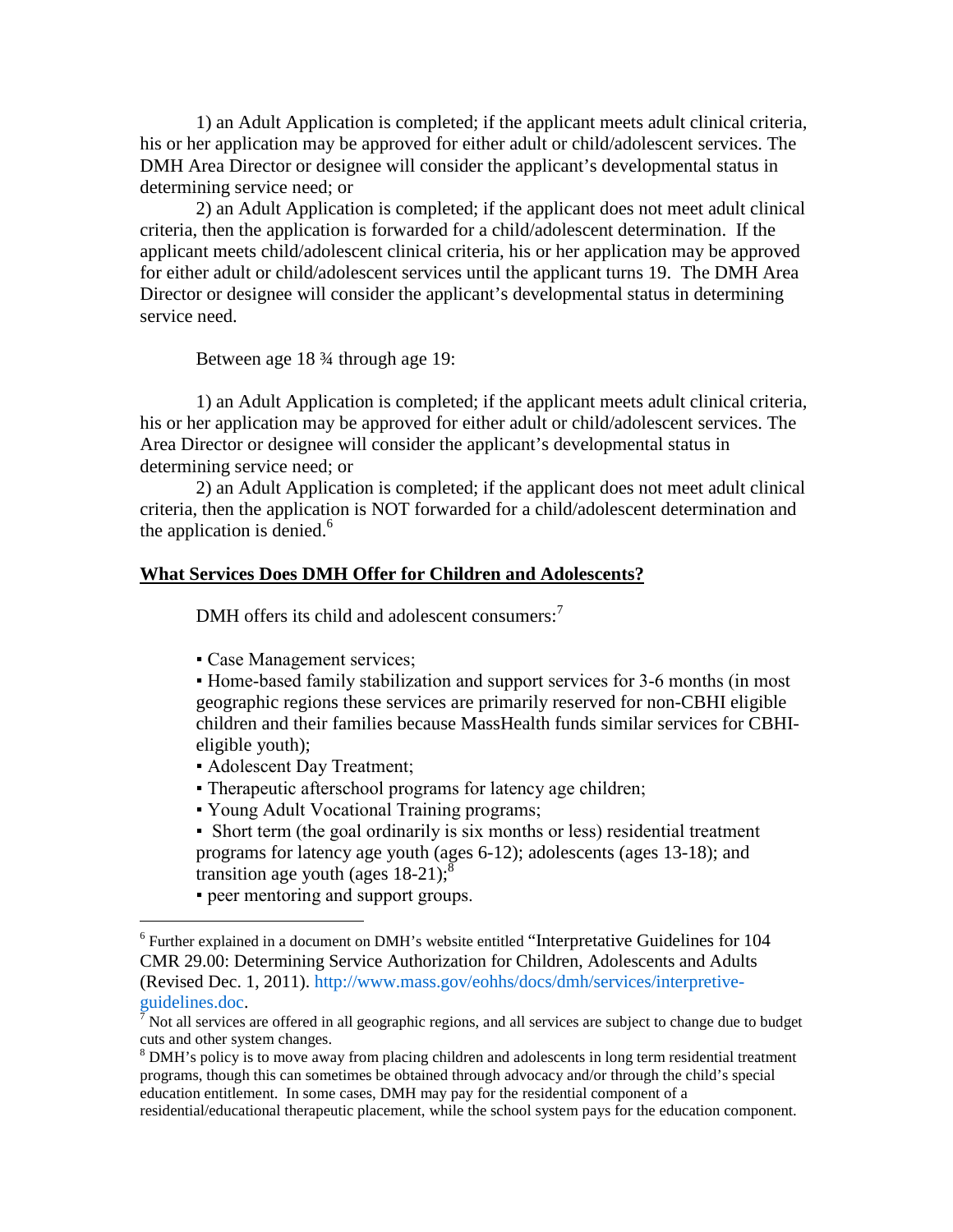## **What Inpatient Treatment Services Does DMH Offer for Children and Adolescents?**

DMH offers the following inpatient treatment services to its minor clients:

▪ latency age and adolescent inpatient facilities;

▪ inpatient intensive residential treatment programs (IRTPs) serving youth ages 13-18. If a youth turns 19 while already in an IRTP, he or she may remain there until he or she has finished his or her course of treatment.<sup>9</sup> Access is dictated by DMH regulation. $10$ 

Youth age 18 and older ordinarily receive inpatient services on adult inpatient psychiatric units operated or licensed by  $DMH<sup>11</sup>$ 

## **What is the DMH Transition Age Youth Initiative?**

The DMH Transition Age Youth Initiative focuses on young adults between the ages of 16 and 25 who are transitioning out of child/adolescent agency services and into adult services or into the community. This Initiative includes young adults entering the DMH adult service system for the first time, as well as those aging out of foster care or juvenile justice. The purpose of this Initiative is to help transition age youth progress toward the goals of personal stability, community housing and employment, and positive youth and family relationships.

A system of transition age programming has been built upon the DMH child/adolescent and adult systems and has adopted the following guiding principles:

▪ Youth Voice (including those who are racially, ethnically and culturally diverse) will guide system development through relationship development, person-centered planning and a focus on the future;

 $9$  104 CMR 27.04(2)(a).

 $^{10}$  104 CMR 27.04(2)(b),(c),(d).

<sup>&</sup>lt;sup>11</sup> In most instances, youth under age 19 may not be admitted to adult inpatient units run or licensed by DMH. 104 CMR 27.05(7). An exception exists when a judge of a court of competent jurisdiction has issued an order for the commitment of the individual to a mental health facility pursuant to the provisions of M.G.L. c. 123, §§ 15, 16, 17, or 18, or where the individual has been committed to the Department of Youth Services, and the Commissioner or designee has determined that one or both of the following factors exist: 1. placement of the individual on an adolescent inpatient unit would create a likelihood of serious harm to the individual or others; or 2. the individual is in need of stricter security than is available on an adolescent unit.  $104 \text{ CMR } 27.05(7)(a)$ . Another exception is when admission is to the Commonwealth Research and Evaluation Unit at Erich Lindemann Mental Health Center, which may admit individuals under the age of 19 provided that the Units ensure appropriate separate physical space and programmatic services for them, as approved by the Commissioner. 104 CMR 27.05(7)(c). http://www.mhlac.org/Docs/dmh\_5\_services.pdf